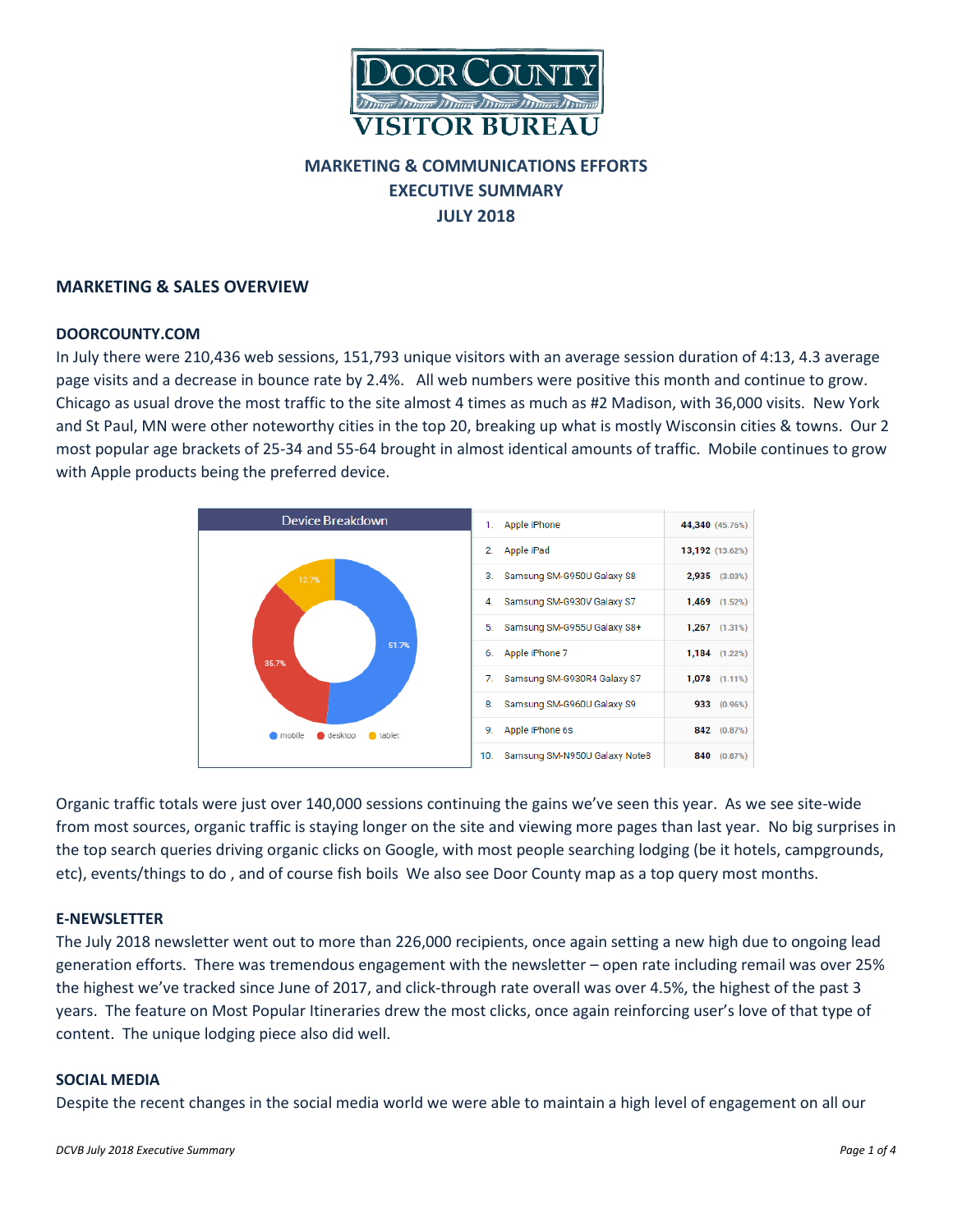social platforms with once again the exception of Twitter (down from 20,400 impressions over July '17. Facebook engagement was 138% and Instagram 101% of our 2018 YOY goal.

Top performing Instagram Posts:

# Jul 1, 2018 - 08:41 pm

Reposting @captaincollinrichter: ... "Always facing west." #Doorcounty #sunset #livelifewell #travelwi #discoverwisconsin #beach #explorethedoor

Jul 13, 2018 - 07:25 am **1,822** likes 22 comments

Reposting @lisa.ann : ... "It was a relaxing weekend well spent exploring Door County. #doorcounty #wisconsin #summer #naturelovers #wanderlust

 $\cdots$ 



**1,745** likes

41 comments

What do you find at the end of your favorite path in Door County? Door County moment brought to you by @rvreboot. #travelwi #hike #explorethedoor

### Top Facebook Post:



|                                | 2,612 Reactions, Comments & Shares 1 |                         |
|--------------------------------|--------------------------------------|-------------------------|
| 1,829<br><b>D</b> Like         | 1,425<br>On Post                     | 404<br>On Shares        |
| 241<br><b>O</b> Love           | 200<br>On Post                       | 41<br>On Shares         |
| 2<br>z<br><mark>≥s</mark> Haha | $\frac{1}{2}$ On Post                | $\vert$ 1 On Shares     |
| 23<br><b>Wow</b>               | 18<br>On Post                        | $\frac{5}{2}$ On Shares |
| 1<br>$\rightarrow$ Angry       | $\frac{1}{2}$ On Post                | O<br>On Shares          |
| 217<br>Comments                | 83<br>On Post                        | 134<br>On Shares        |
| 304<br>Shares                  | 299<br>On Post                       | 5<br>On Shares          |
| $5,357$ Post Clicks            |                                      |                         |
| 2<br>Photo Views               | 3,558<br>Link Clicks                 | 1,797<br>Other Clicks 1 |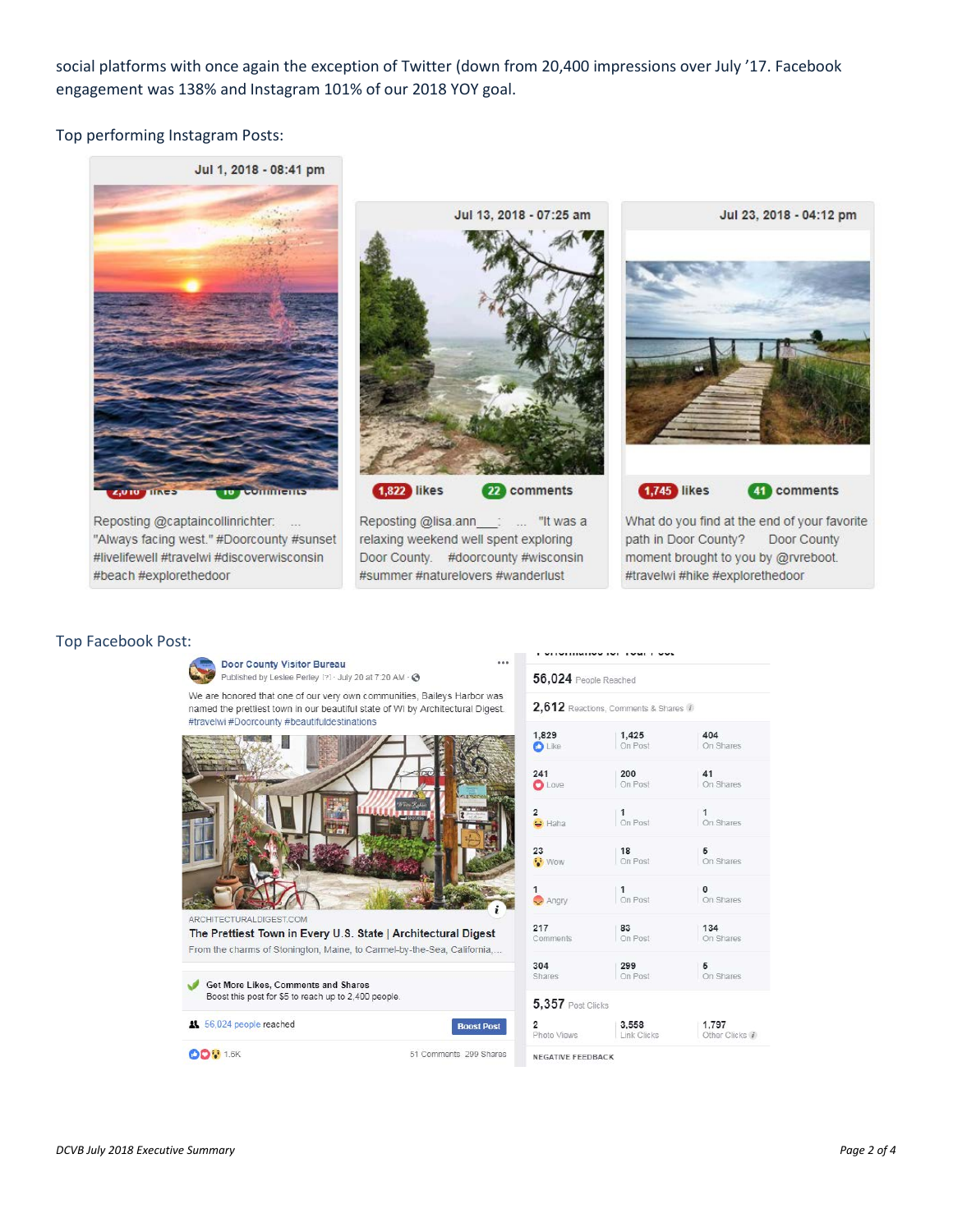### **MEDIA**

July's media buy brought in roughly 6.6 million impressions through Brand USA's Guide, Google Adwords, Beloit Visitor Center, WI Tourism Travel Guide, Facebook and Instagram Lead Gen, Summer Facebook/Instagram and Summer banner ads in Chicago, Milwaukee, Madison, Green Bay/Appleton and Minneapolis.

### Google Adwords Performance:

CTR increased over July 2017. Romantic Getaways, Cabins and Pet Friendly ad groups served the most impressions. Best performing ad groups were Attractions, Events and Dining. Ad groups with the lowest CTR were Hotels, Resorts and Arts & Culture.